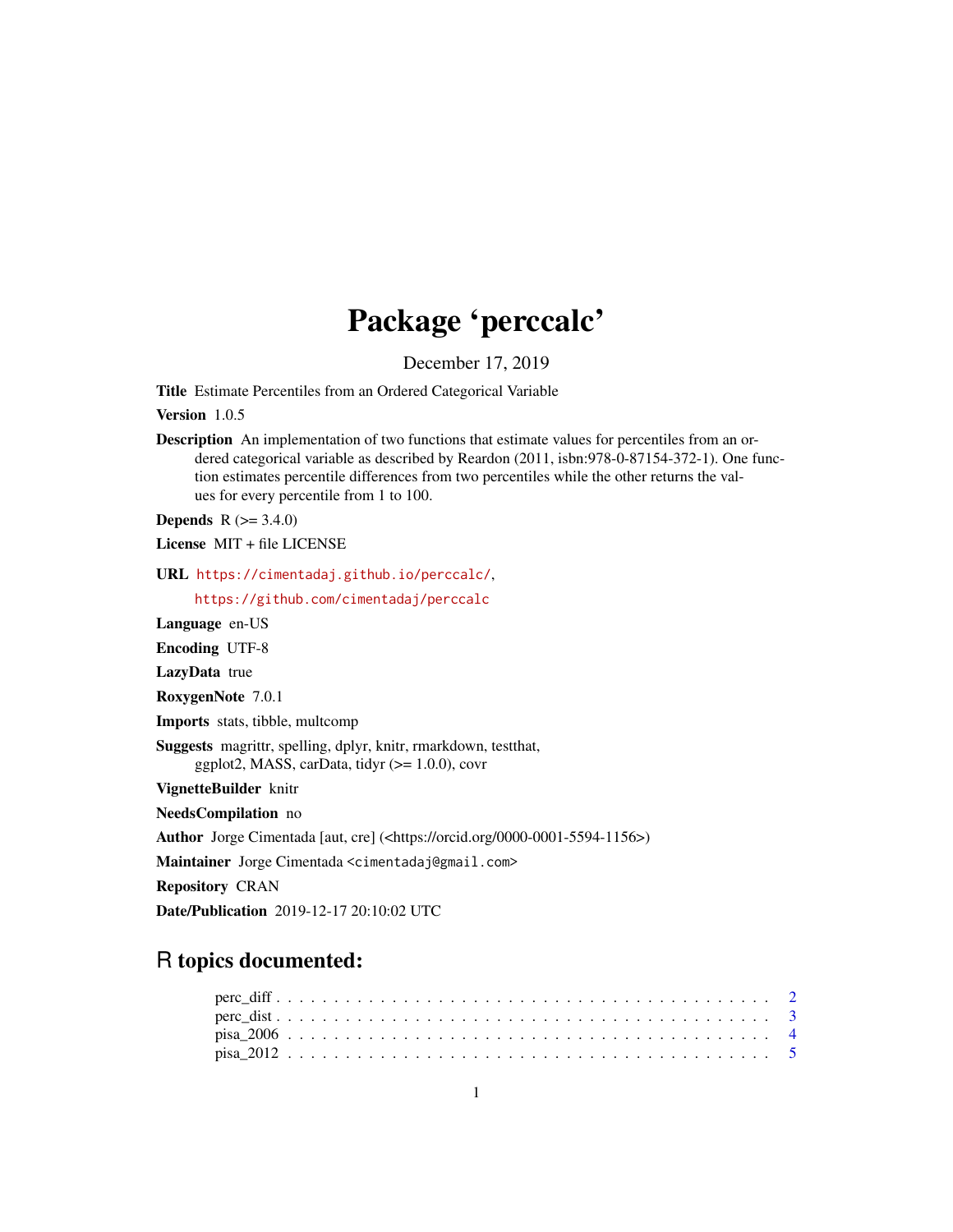#### <span id="page-1-0"></span>**Index** [6](#page-5-0) **6**

perc\_diff *Calculate percentile differences from an ordered categorical variable and a continuous variable.*

#### Description

Calculate percentile differences from an ordered categorical variable and a continuous variable.

#### Usage

```
perc_diff(
  data_model,
  categorical_var,
  continuous_var,
  weights = NULL,percentiles = c(90, 10)\mathcal{E}perc_diff_df(
  data_model,
  categorical_var,
  continuous_var,
  weights = NULL,
  percentiles = c(90, 10)\mathcal{L}
```
#### Arguments

| data_model      | A data frame with at least the categorical and continuous variables from which<br>to estimate the percentile differences       |
|-----------------|--------------------------------------------------------------------------------------------------------------------------------|
| categorical_var |                                                                                                                                |
|                 | The bare unquoted name of the categorical variable. This variable SHOULD be<br>an ordered factor. If not, will raise an error. |
|                 | continuous variable from which to estimate the continuous variable from which to estimate the<br>percentiles                   |
| weights         | The bare unquoted name of the optional weight variable. If not specified, then<br>estimation is done without weights           |
| percentiles     | A numeric vector of two numbers specifying which percentiles to subtract                                                       |
|                 |                                                                                                                                |

#### Details

perc\_diff drops missing observations silently for calculating the linear combination of coefficients.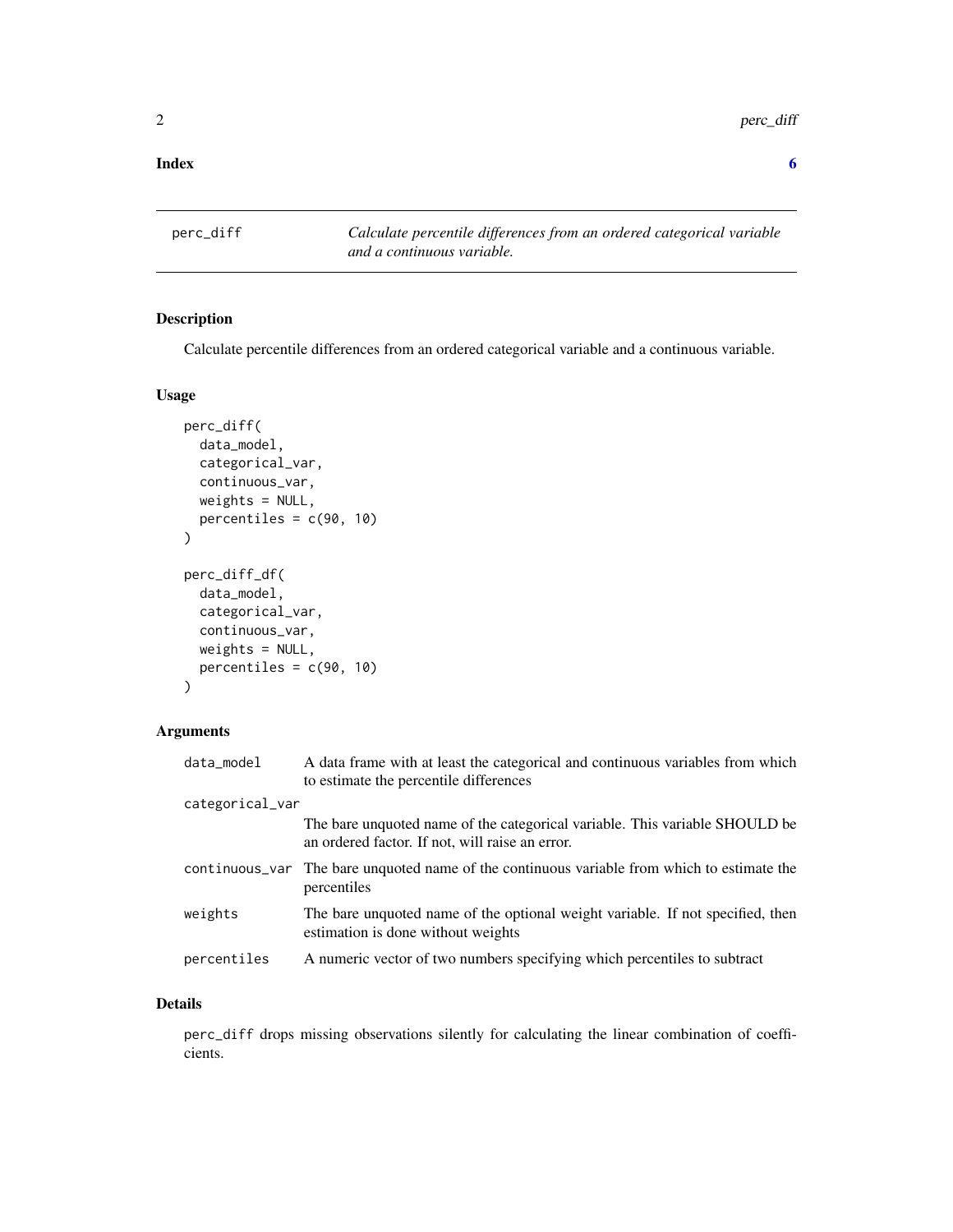#### <span id="page-2-0"></span>perc\_dist 3

#### Value

perc\_diff returns a vector with the percentile difference and its associated standard error. perc\_diff\_df returns the same but as a data frame.

#### Examples

```
set.seed(23131)
N < - 1000K < - 20toy_data \leq data.frame(id = 1:N,
                       score = rnorm(N, sd = 2),
                       type = rep(paste@("inc", 1:20), each = N/K),wt = 1)# perc_diff(toy_data, type, score)
# type is not an ordered factor!
toy_data$type <- factor(toy_data$type, levels = unique(toy_data$type), ordered = TRUE)
perc_diff(toy_data, type, score, percentiles = c(90, 10))
perc_diff(toy_data, type, score, percentiles = c(50, 10))
perc_diff(toy_data, type, score, weights = wt, percentiles = c(30, 10))
# Results as data frame
perc_diff_df(toy_data, type, score, weights = wt, percentiles = c(30, 10))
```
perc\_dist *Calculate a distribution of percentiles from an ordered categorical variable and a continuous variable.*

#### Description

Calculate a distribution of percentiles from an ordered categorical variable and a continuous variable.

#### Usage

```
perc_dist(data_model, categorical_var, continuous_var, weights = NULL)
```
#### Arguments

data\_model A data frame with at least the categorical and continuous variables from which to estimate the percentiles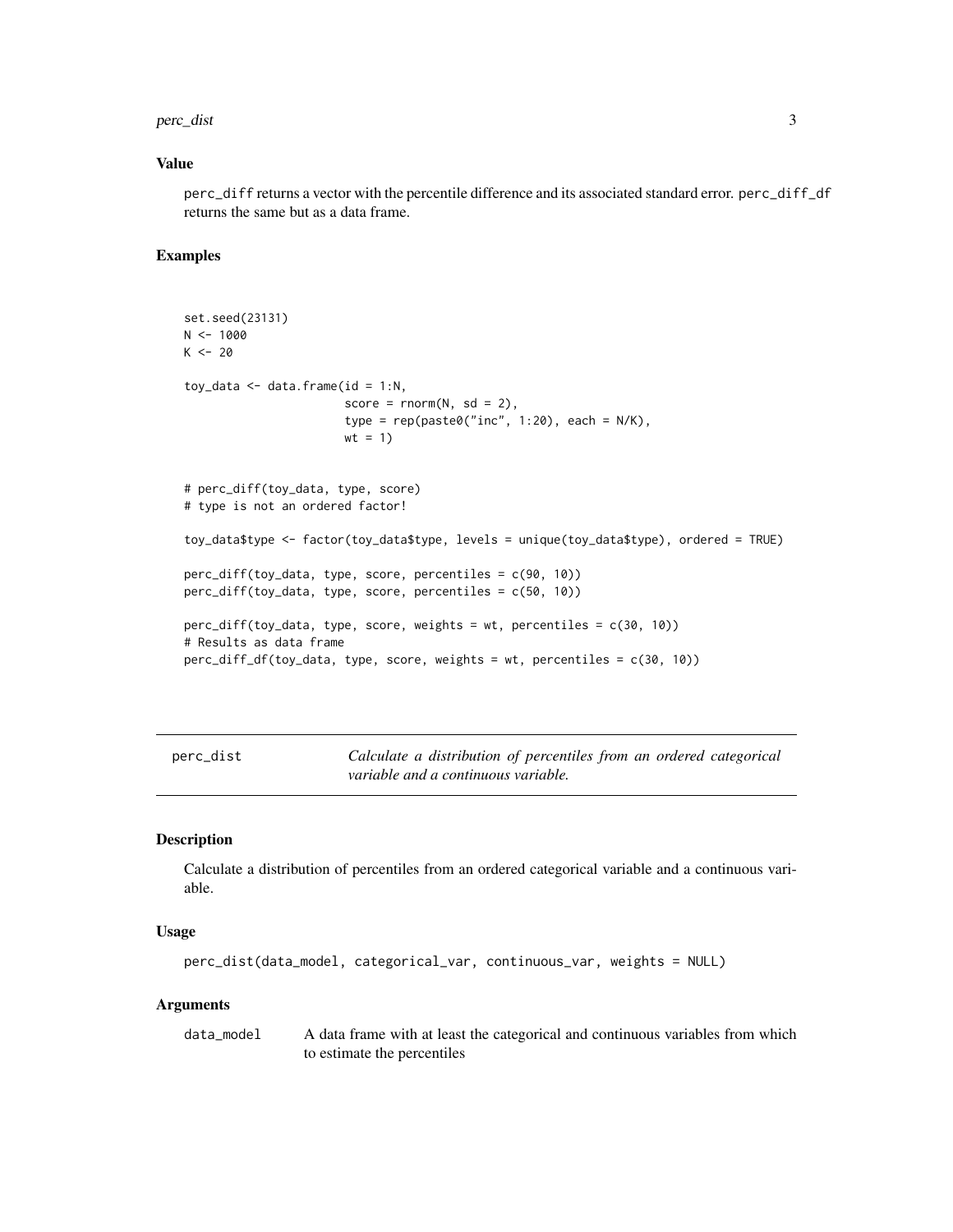<span id="page-3-0"></span>

| categorical_var |                                                                                                                                       |
|-----------------|---------------------------------------------------------------------------------------------------------------------------------------|
|                 | The bare unquoted name of the categorical variable. This variable <b>should</b> be an<br>ordered factor. If not, will raise an error. |
|                 | continuous var The bare unquoted name of the continuous variable from which to estimate the<br>percentiles                            |
| weights         | The bare unquoted name of the optional weight variable. If not specified, then<br>equal weights are assumed.                          |

#### Details

perc\_dist drops missing observations silently for calculating the linear combination of coefficients.

#### Value

A data frame with the scores and standard errors for each percentile

#### Examples

```
set.seed(23131)
N < - 1000K < - 20toy_data \leq data.frame(id = 1:N,
                       score = rnorm(N, sd = 2),
                       type = rep(paste@("inc", 1:20), each = N/K),wt = 1)# perc_diff(toy_data, type, score)
# type is not an ordered factor!
toy_data$type <- factor(toy_data$type, levels = unique(toy_data$type), ordered = TRUE)
perc_dist(toy_data, type, score)
```

| pisa_2006 | Mathematics test scores of Spain, Germany and Estonia in the PISA |
|-----------|-------------------------------------------------------------------|
|           | 2006 test                                                         |

#### Description

A dataset containing the test scores and other household information of students from Spain, Germany and Estonia from the PISA 2006 test.

#### Usage

pisa\_2006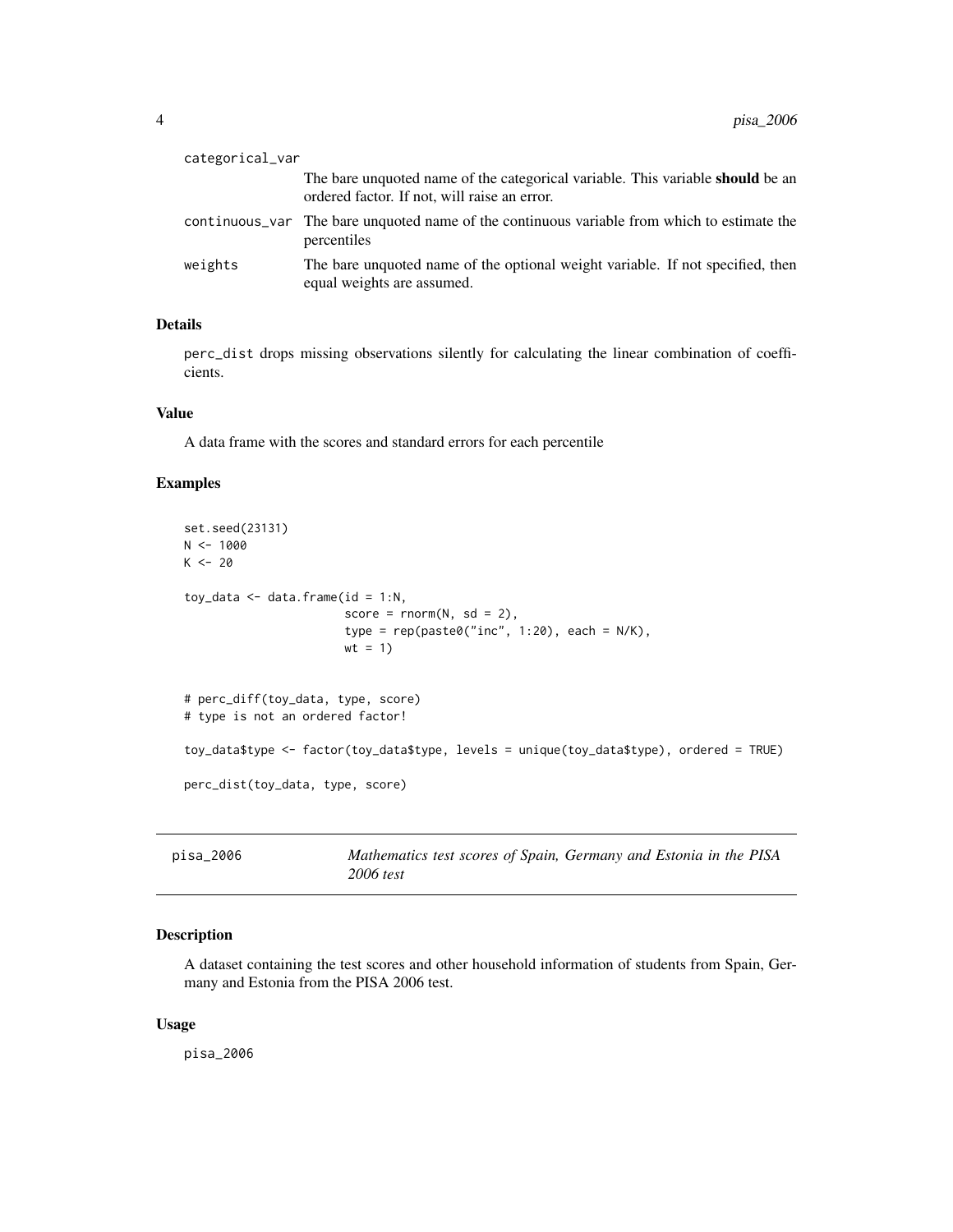#### <span id="page-4-0"></span>pisa\_2012 5

#### Format

A data frame with 25884 rows and 10 variables:

year Year of the survey CNT Long country names STIDSTD Unique student id father\_edu The father's highest achieved degree in the ISCED scale household\_income The household's total income in categories avg\_math The average math test score out of the 5 plausible values in Mathematics

#### Source

A subset extracted from the PISA2006lite R package, https://github.com/pbiecek/PISA2012lite

| pisa_2012 | Mathematics test scores of Spain, Germany and Estonia in the PISA |  |
|-----------|-------------------------------------------------------------------|--|
|           | $2012$ test                                                       |  |

#### Description

A dataset containing the test scores and other household information of students from Spain, Germany and Estonia from the PISA 2012 test.

#### Usage

pisa\_2012

#### Format

A data frame with 35093 rows and 10 variables:

year Year of the survey

CNT Long country names

STIDSTD Unique student id

father\_edu The father's highest achieved degree in the ISCED scale

household\_income The household's total income in categories

avg\_math The average math test score out of the 5 plausible values in Mathematics

#### Source

A subset extracted from the PISA2012lite R package, https://github.com/pbiecek/PISA2012lite